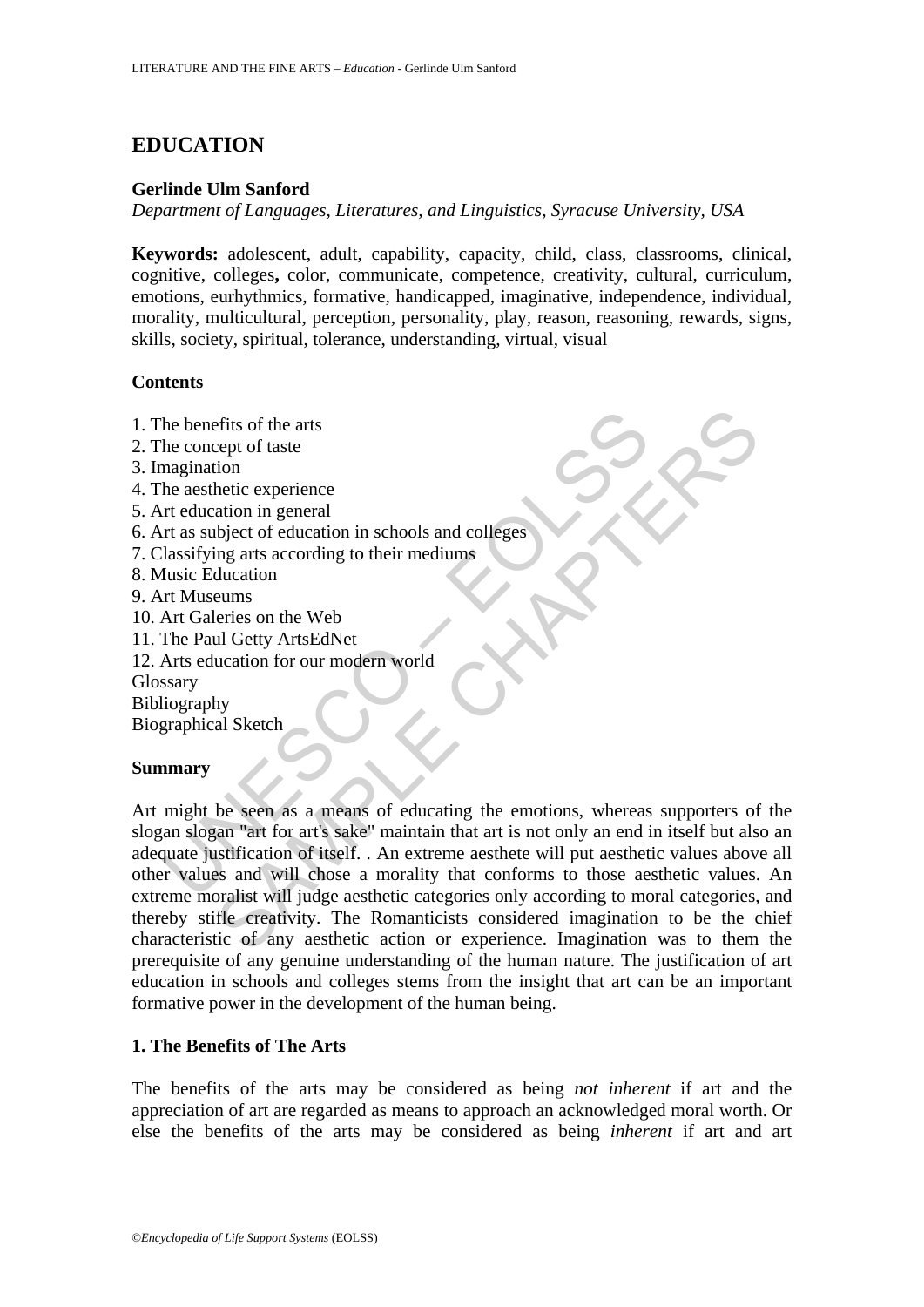appreciation are not merely regarded as instruments to reaching other goals, but as objects unto themselves.

Theories attributing non inherent benefits to art typically point to the effect of art on the person who appreciates it. Art, in this case, might be seen as a means of educating the emotions. The question arises, however, whether art is indeed an effective means, or whether not better results could be achieved through other kinds of education. Plato even proposed in his *Republic* that education through art is not only not very effective, but that it even might have a defiling and negative effect on the education of the human being.

The most radical theory attributing inherent benefits to art is associated with Walter Pater, Oscar Wilde, and the French Symbolists who condensed its essence in the slogan "art for art's sake." Followers of this theory maintain that art is not only an end in itself but also an adequate justification of itself. This theory also believes that art can only be truly understood if all other interests and goals are set aside, such that the work of art itself provides the only focus.

Apart from these two extreme theories, other theories are possible that present a compromise. One might maintain for instance that works of art should be appreciated for their own sake, yet that, in addition, one might derive other benefits as well from contemplating works of art.

### **2. The Concept of Taste**

for art's sake." Followers of this theory maintain that art is not o<br>also an adequate justification of itself. This theory also believes ty understood if all other interests and goals are set aside, such the<br>provides the The word *taste* has several meanings, e. g.: a) The bitter, salty, sour, or sweet quality of a substance as perceived by the sense of taste. b) The capability of discerning flavors. c) An individual preference, fondness, or inclination. d) The ability and practice of distinguishing and enjoying excellence in the domain of aesthetic experiences and values.

is sake." Followers of this theory maintain that art is not only an end in i<br>adequate justification of itself. This theory and that art is not only an end in i<br>adequate justification of itself. This theory also believes t In reference to art education, it is mainly d) that is of relevance.--c) is of some significance insofar, as the task of art education is exactly to develop individual preference, fondness, or inclination into the capacity of producing or discerning excellence in works of art. *Taste* then, as aesthetic concept, is the power to distinguish and to judge beauty from ugliness. Already in the 17th century, this concept was included in aesthetic discussions. In particular, three questions are of interest: 1) Is taste inherent or acquired? 2) Is taste a matter of intellect or of the senses? 3) Are judgements of taste valid only for the individual, or are they universally applicable? Answers to these questions have been manifold and still remain under debate. They lead to the broader area of aesthetic experience.

All aesthetic experience, no matter whether in regard to art or nature, appears to receive its clues from taste. Guided by our taste, we select the objects of aesthetic experience. Our selections are being judged by others; depending on what we select, our taste is considered good or bad. This involves not only choices of works of art, but also of color schemes, dresses, accessories, adornments of various kinds, manners, sense of humor, etc. The taste of an individual allows conclusions about the character of that individual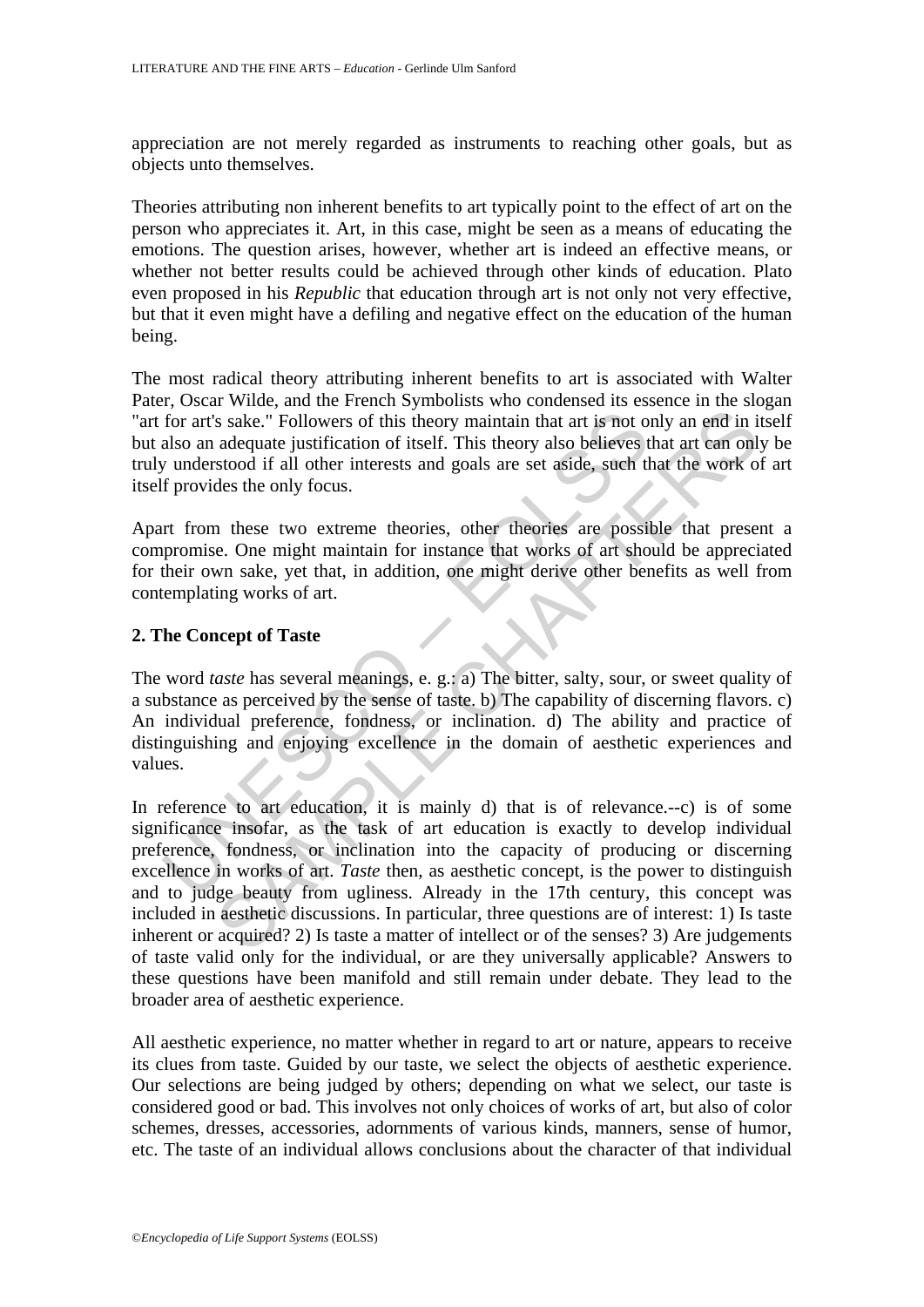as a whole. The connection between taste and morality, however, is not necessarily a direct one. Good taste in respect to aesthetic values and good behavior in respect to moral values do not always need to go hand in hand. If there were no relation between taste and morality at all, then the tremendous measure of human energy being invested in art and art criticism might appear to lead nowhere. On the other hand, if aesthetics and morality are too closely associated then the results might become intolerably onesided. An extreme aesthete will put aesthetic values above all other values and will chose a morality that conforms to those aesthetic values. An extreme moralist will judge aesthetic categories only according to moral categories, and thereby stifle creativity. Neither moral, nor aesthetic considerations should take priority. Rather, aesthetic categories should inform our moral faculties, and vice versa, moral categories should inform our aesthetic faculties. Neither should take precedence, neither should dictate the selection that is part of the other domain.

#### **3. Imagination**

magination<br>
is of great importance for creating and appreciating art. Equination. Already in the 18th-century, philosophers pondered the context of art. Hume considered imagination fundamentally<br>
mation of commonsense beli The present is the last and appreciating ant. Equally importation<br>at f great importance for creating and appreciating art. Equally important<br>of commonsense beliefs. Kant described imagination fundamentally important for<br>of Taste is of great importance for creating and appreciating art. Equally important is imagination. Already in the 18th-century, philosophers pondered the role of imagination in the context of art. Hume considered imagination fundamentally important for the formation of commonsense beliefs. Kant described imagination as special capacity that becomes active in the formation of scientific judgments and also during the experience of aesthetic pleasures. To Kant, imagination remains a distinct mental faculty, a distinctive mental operation that makes it possible for thought and experience to be combined. Hume, Addison, and others, consider imagination an associative process, in which experiences arouse ideas, and thus a union between experiences and ideas is achieved. For Kant--and also for Hegel--imagination is not associative but fundamental to the nature of the experience that expresses it. Both Hume and Kant had an important influence on the generations of writers and artists of the Romantic movement. The Romanticists in particular considered imagination to be the chief characteristic of any aesthetic action or experience. Imagination was to them the prerequisite of any genuine understanding of the human nature.

Kant identifies two effects of the imagination. According to him, there are two different forms in which the content of an experience is rendered: 1) Imagination is applied in any ordinary thought and perception. 2) Imagination is applied in any aesthetic experience. To illustrate 1): If I see a tree, my experience is made up of a synthesis. My experience has two constituents, namely the insight presented to my senses, and the concept *tree* presented by my understanding. These two constituents are--by the act of my imagination--synthesized and rendered as my experience of seeing a tree. Imagination, according to this concept is limited by understanding. To illustrate 2): In aesthetic experience imagination engages in a kind of free play. This free play of the imagination makes it possible for me to bring concepts to bear on an experience that is, in itself, free--or relatively free--from concepts. Kant maintains that there exists a special kind of creative imagination exercised by human beings in any aesthetic experience. It can be considered an act of creative imagination to see a tree in a painting, since we know that in reality there is no tree there. To perceive a real tree involves a different kind of imaginative act than to perceive a tree in a painting.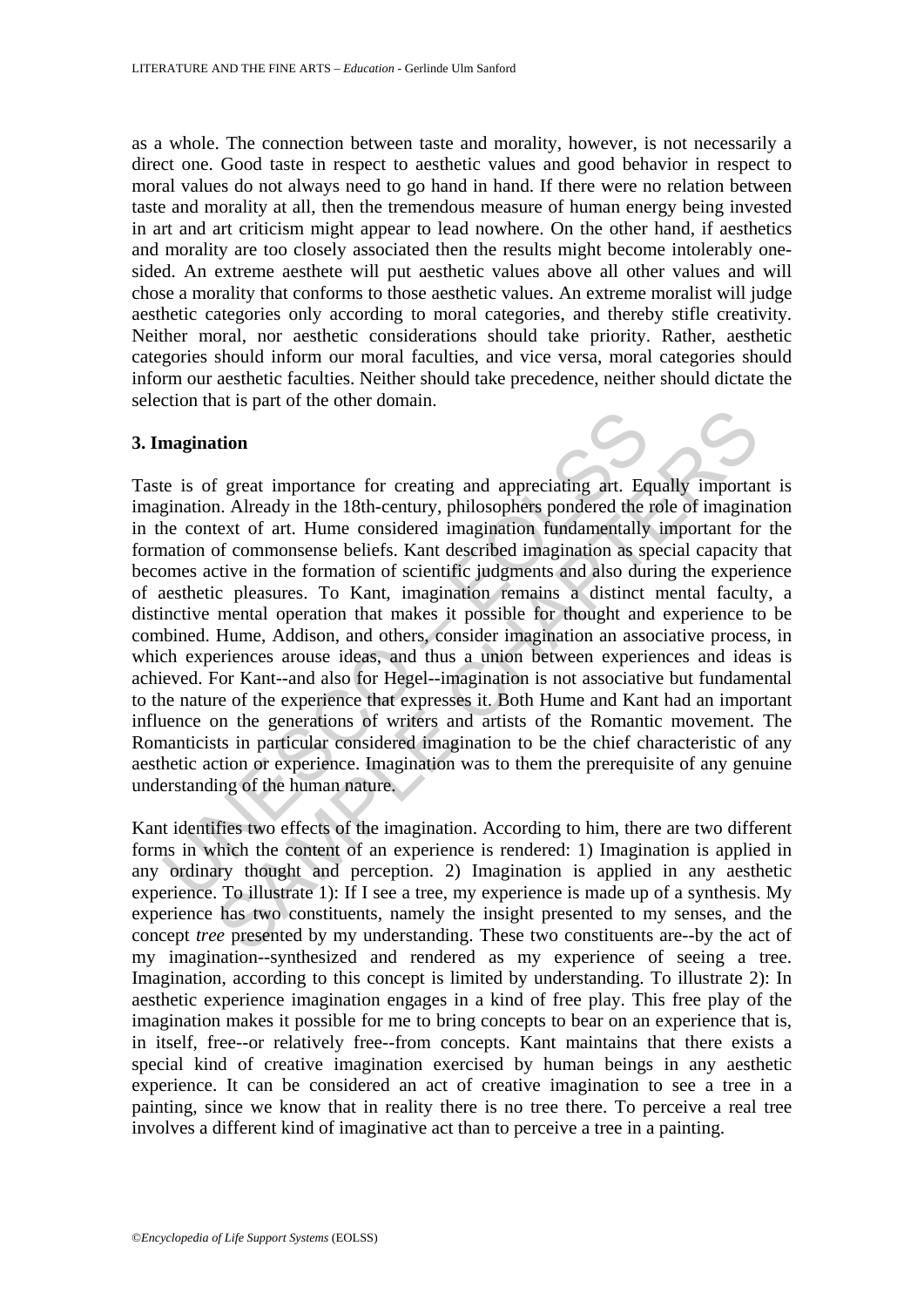Neither Kant, nor later theories have answered all the questions concerning the puzzling unity between the intellectual and the sensory elements in aesthetic experience. More recent theories on aesthetics, e. g. by Sartre and Wittgenstein, have elaborated on the further study of creative imagination. They intend to show that aesthetic experience might be able to bridge the gap between the sensory and the intellectual and also try to define the relationship between aesthetic experience and the experience of everyday life. They also occupy themselves with the question whether and to what extent beauty is of moral significance. (see *Literature and the Fine Arts*)

### **4. The Aesthetic Experience**

Being aware that aesthetics and related fields as art history, art appreciation, or artistic skills can be taught, one is nonetheless confronted with the following basic question: Is it possible to define a capacity, a disposition, a form of judgment, or a kind of experience that is primarily aesthetic?

ossible to define a capacity, a disposition, a form of judgm<br>erience that is primarily aesthetic?<br>t and his followers have maintained that an aesthetic attitude h<br>tical concerns, has to distance itself from common embroit<br> to define a capacity, a disposition, a form of judgment, or a kind that is primarily aesthetic?<br>
is followers have maintained that an aesthetic attitude has to be free froncerns, has to distance itself from common embroil Kant and his followers have maintained that an aesthetic attitude has to be free from practical concerns, has to distance itself from common embroilment, has to be disinterested in the sense that the aesthetic object of enjoyment is neither a means to satisfy curiosity, nor a means to an end. An aesthetic object is to be contemplated for its own sake and apart from all other interest. Arthur Schopenhauer, in his *The World as Will and Idea*, contended that regarding an object aesthetically implied independence of one's will. In other words, any usefulness an object might have has to remain completely irrelevant for an aesthetic judgement. Only if one regards an object as completely detached from its practical merits, one could come to perceive the *idea* expressed by the object. The insight gained thus leads to aesthetic appreciation. Proceeding from Kant and Schopenhauer, Friedrich von Schiller developed his theory of art as being an activity of *play.* According to him, creativity and appreciation of beauty do not fall under the domain of the will. Only in play, the human being can be free and creative; whereas in respect to goodness and perfection, the human being acts mostly under orders and restraint of a higher will. Schiller's ideal is educating the human being to become an *aesthetic human being*; that is, a human being who strives for goodness and perfection, not out of following the commands of a higher will, but instead out of playful desire.

Even though the position of aesthetics within philosophy continues to be object of fervent discussions, one might--for the purpose of this section on arts and education- condense the concerns of such discussions to the following two basic approaches:

1) The aesthetic object is being considered an object of sensory experience and is enjoyed as such: it is heard, seen, or felt and imagined in a sensory way.

2) The aesthetic object can at the same time be contemplated on: its appearance is of inherent interest and is being studied not merely as an object of sensory pleasure, but also as the object of manifold significance and value.

Both positions provide justification for including art education within school curricula, as well in the form of encouraging creativity, as also in the form of teaching how to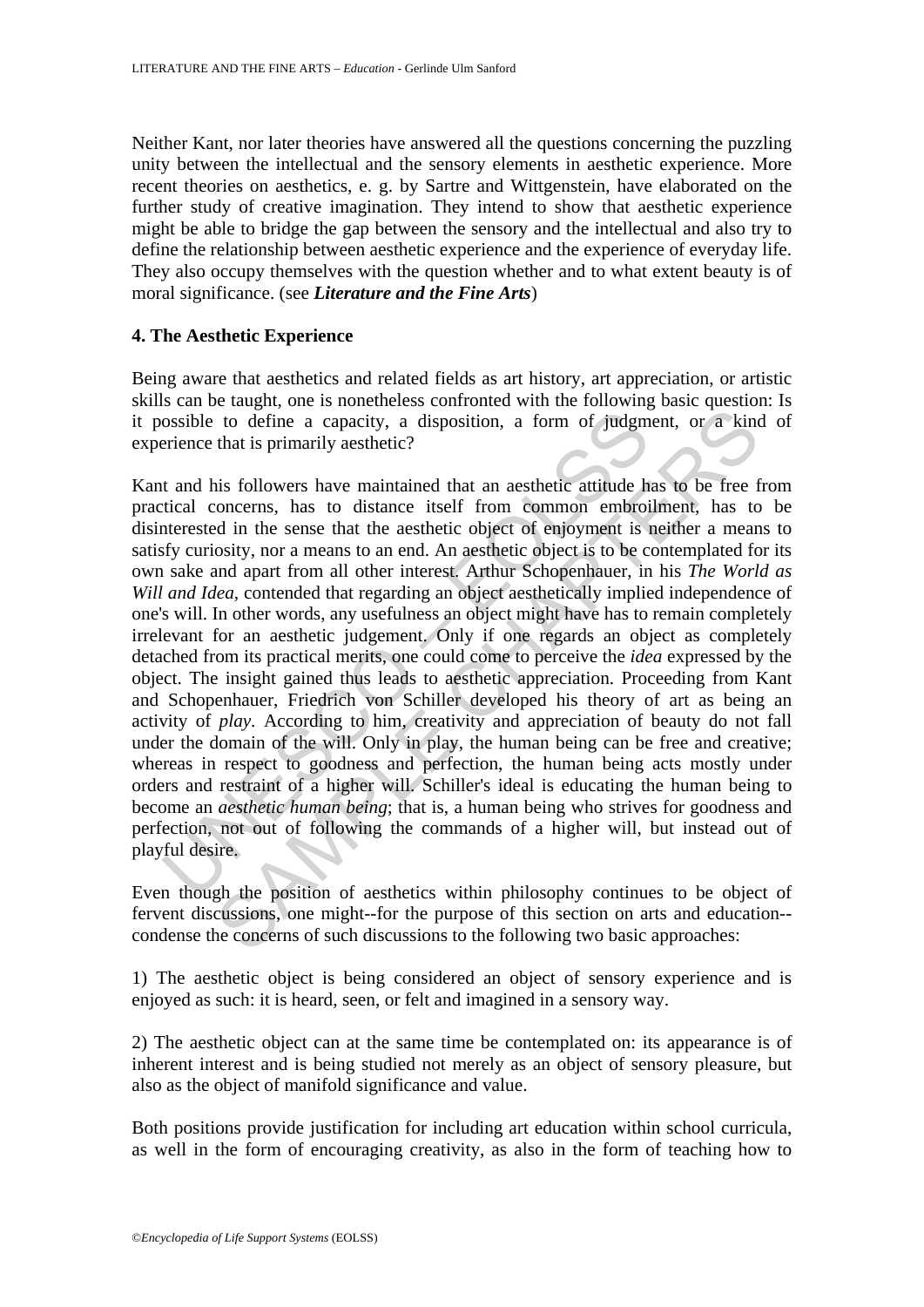appreciate objects of art. The second position essentially demands the foundation of taste. It gives reason for our efforts to rationally discriminate those art objects that are worthy of reflective observation from those that are not.

Most post-Kantian aesthetic theories are based upon those two positions. The creation or appreciation of an aesthetic object is considered as fusion of sensory and intellectual aspects. Friedrich Hegel's definition of art as being "the sensuous embodiment of an idea" might serve as most prominent example. Typically, these post-Kantian theories maintain that the aesthetic experience embraces a certain synthesis of intellectual and sensory aspects, and that aesthetic characteristics and their value can only be determined by considering *all* aspects. (see *Foundations and characteristics of culture*)

## **5. Art Education in General**

justification of art education in schools and colleges stems from<br>the an important formative power in the development of the<br>iquity, such powers were primarily attributed to the art forms of<br>ining with the Renaissance time Transformation in schools and colleges stems from the insight that<br>important formative power in the development of the human being<br>such powers were primarily attributed to the art forms of poetry and m<br>with the Renaissance The justification of art education in schools and colleges stems from the insight that art can be an important formative power in the development of the human being. In Antiquity, such powers were primarily attributed to the art forms of poetry and music. Beginning with the Renaissance times, however, also the other arts forms were considered having a similarly crucial influence on the growth of the human being. The modern ideal would be to include all forms of art equally into art education.

-

- -
- -

TO ACCESS ALL THE **12 PAGES** OF THIS CHAPTER, Visit: http://www.eolss.net/Eolss-sampleAllChapter.aspx

#### **Bibliography**

*Arts in schools-- perspectives from four nations : a report*. Washington, DC: National Endowment for the Arts 1993 [self explanatory]

*Contemporary art and multicultural education*. New York: New Museum of Contemporary Art ; New York : Routledge 1996. [the problems that arise in the teaching of contemporary art in cross-cultural and multicultural situations]

*Curriculum, culture, and art education : comparative perspectives.* Albany: State University of New York Press 1998. [self explanatory]

EATON, MARCIA: *Basic Issues in Aesthetics*, Belmont, CA: Wadsworth, 1988. [self explanatory]

ETLIN, RICHARD A.: *In defense of humanism: value in the arts and letters.* New York: Cambridge University Press 1996. [self explanatory]

HAANSTRA, FOLKERT: *Effects of art education on visual-spatial ability and aesthetic perception*. Amsterdam: Thesis Publishers, 1994. [self explanatory]

LANKFORD, LOUIS: *Aesthetics: Issues and Inquiry*, Reston, VA: National Art Education Association,1992. [self explanatory]